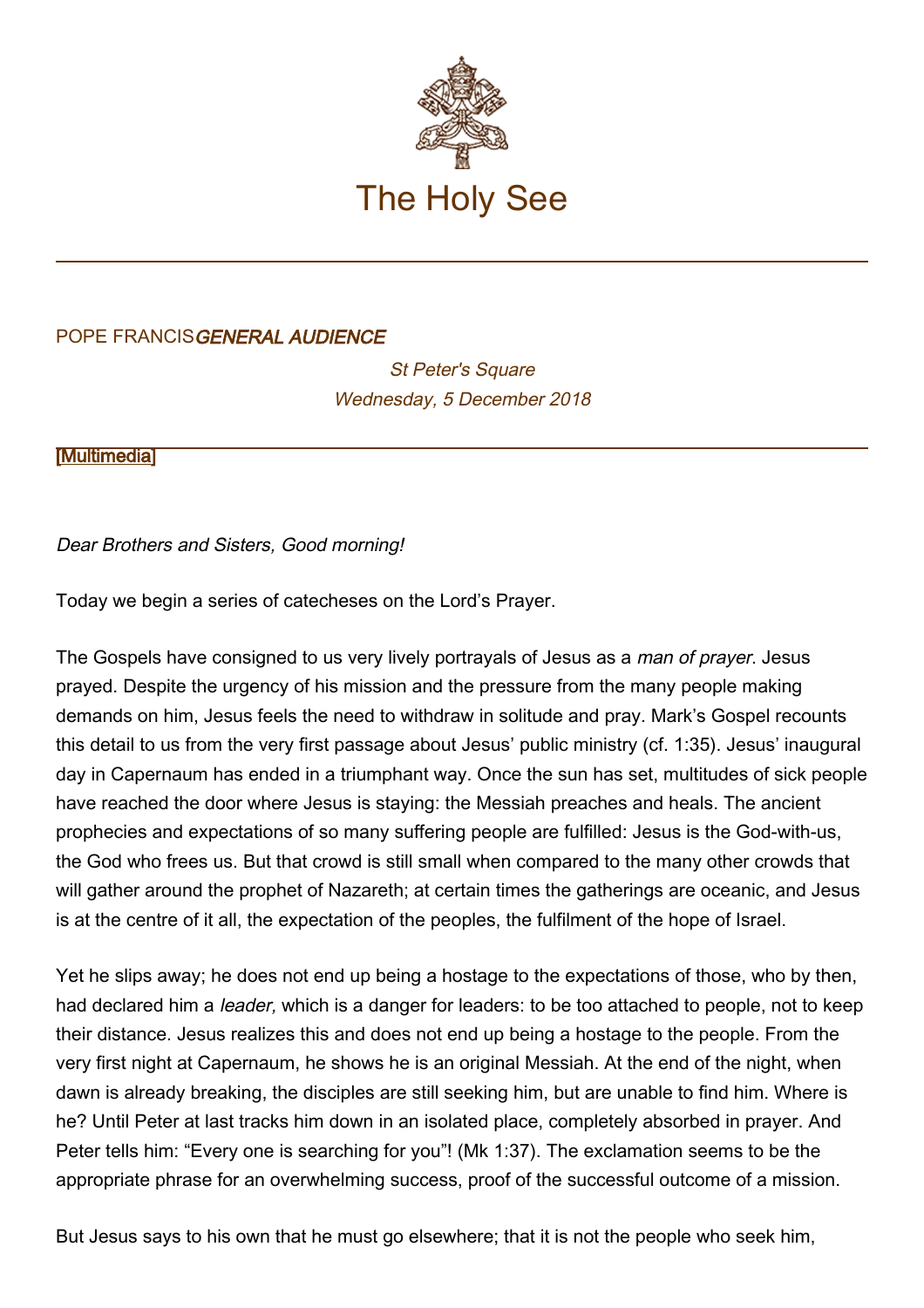rather it is above all he who seeks others. He must therefore not put down roots but remain a constant pilgrim on the roads of Galilee (vv. 38-39); as well as a pilgrim towards the Father, that is: praying. On a journey of prayer. Jesus prays.

And it all happens during a night of prayer.

In some passages of Scripture it seems to be first and foremost Jesus' prayer, his intimacy with the Father, that governs everything. It is so, for example, especially on the night at Gethsemane. The final stretch of Jesus' journey (by far the most difficult of those he has undertaken thus far) seems to find its meaning in Jesus' continuous listening to the Father. Certainly not an easy prayer, indeed a truly 'agonizing struggle' in the sense of the athletic spirit, yet a prayer that is able to sustain the way of the Cross.

Here is the essential point: *Jesus prayed* there.

Jesus prayed with intensity in public moments, sharing the liturgy of his people, but also seeking withdrawn places, away from the turbulence of the world, places that allowed him to dwell in the privacy of his soul: he is the prophet who knows the stones of the desert and goes up high into the mountains. Jesus' last words before dying on the Cross are words from the psalms, that is, of prayer, the prayer of the Jews: he prayed with the prayers that his mother had taught him.

Jesus prayed like all men and women in the world pray. Yet his way of praying also contained a mystery, something that certainly did not escape the eyes of his disciples, since the Gospels contain that plea that was so simple and immediate: "Lord, teach us to pray" (Lk 11:1). They see Jesus praying and they want to learn how to pray: "Lord, teach us to pray". And Jesus does not refuse, he is not possessive of his intimacy with the Father, but rather, he came precisely to introduce us to this relationship with the Father. And thus, he becomes the teacher of prayer to his disciples, as he undoubtedly wants to be so for all of us. We too should say: "Lord, teach me to pray. Teach me".

Even if we may have been praying for many years, we still have to learn! Man's prayer, this yearning which arises so naturally from his soul, is perhaps one of the deepest mysteries of the universe. And we do not even know whether the prayers that we address to God are effectively those that he wants to have addressed to him. The Bible also gives us testimonies of inappropriate prayers, which in the end are rejected by God: It is sufficient to recall the parable of the Pharisee and the tax collector. Only the latter, the publican, goes home from the Temple justified, because the Pharisee was proud and he liked people to see him praying and he feigned prayer: the heart was cold. And Jesus says: this is not justified, "for every one who exalts himself will be humbled, but he who humbles himself will be exalted" (Lk 18:14). The first step to prayer is to be humble, to go to the Father and to say: "Look at me, I am a sinner, I am weak, I am bad": each one knows what to say. But one always begins with humility, and the Lord listens. The Lord listens to humble